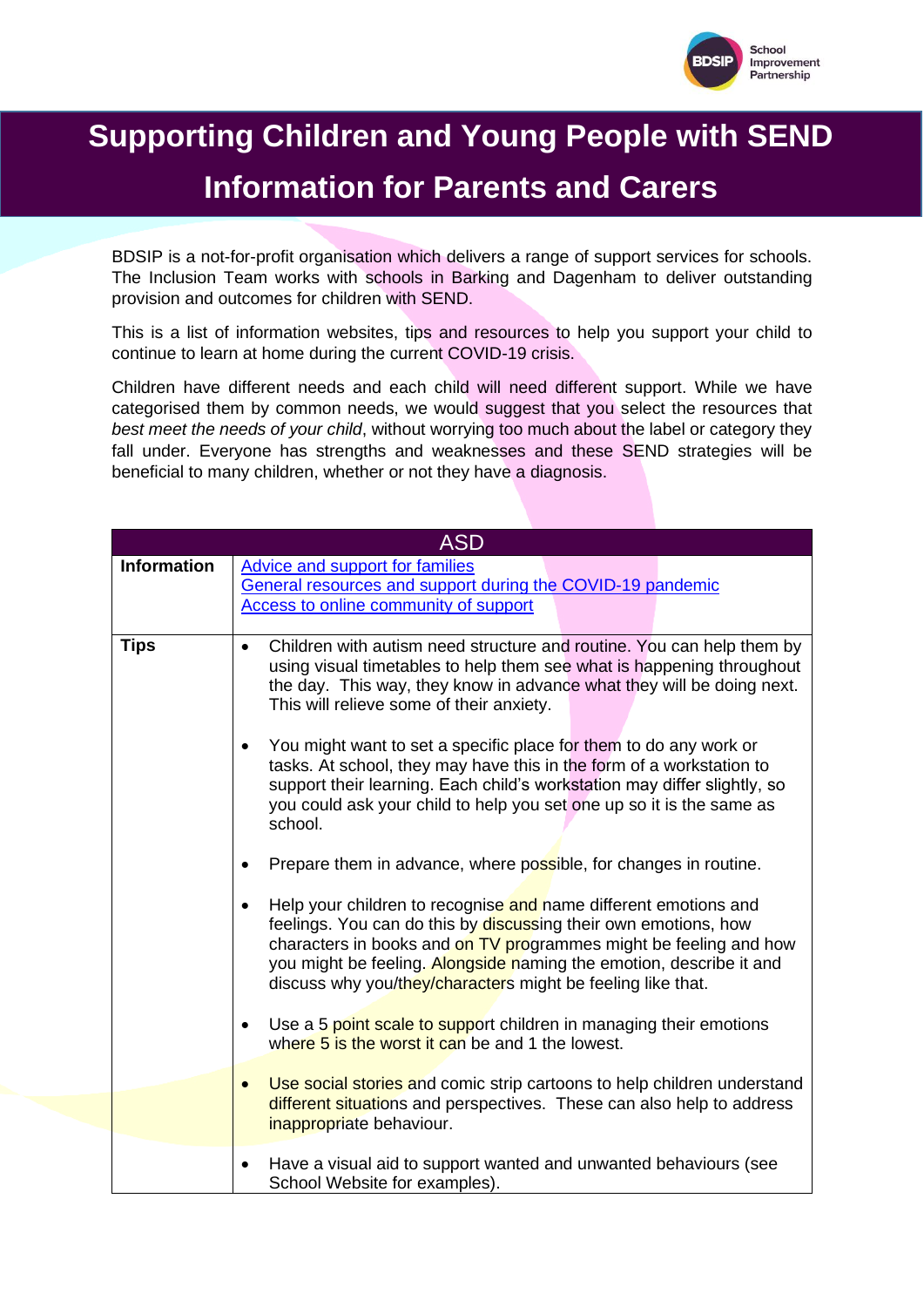

|                    | Be aware of your child's sensory needs. You will need to support<br>them in managing their need to help them learn. For example they<br>may need sound reducing earphones if noise is a problem;<br>comfortable clothes; or a tidy work-station to avoid over-stimulation. |
|--------------------|----------------------------------------------------------------------------------------------------------------------------------------------------------------------------------------------------------------------------------------------------------------------------|
|                    | Play lots of games with your child to develop their social skills, such as<br>$\bullet$<br>taking turns or winning and losing.                                                                                                                                             |
| <b>Resources</b>   | <b>Visual Timetable</b>                                                                                                                                                                                                                                                    |
|                    | Symbol World offers a range of free symbols for support with<br>communication.                                                                                                                                                                                             |
|                    | Do2Learn provide resources to support communication                                                                                                                                                                                                                        |
|                    | <b>Social stories and Comic Strip Cartoons</b>                                                                                                                                                                                                                             |
|                    | <b>The Incredible 5 Point Scale</b>                                                                                                                                                                                                                                        |
|                    | <b>Developing Social Skills: Turn Taking</b><br>How to teach turn taking<br><b>Apps for Social Skills</b>                                                                                                                                                                  |
|                    | Do2Learn provide free social skills resources                                                                                                                                                                                                                              |
|                    | <b>Creating a Workstation and other strategies which help to structure the</b><br>learning environment                                                                                                                                                                     |
|                    | <b>Behaviour - Top Tips</b><br><b>Encouraging Co-operative Behaviour Tips</b><br><b>Behaviour Tips</b><br>Do2Learn provide resources for behaviour management                                                                                                              |
|                    | <b>ADHD</b>                                                                                                                                                                                                                                                                |
| <b>Information</b> | <b>ADHD - Advice for Parents</b><br><b>ADD/ADHD- Online Information</b><br><b>Managing ADHD</b><br><b>Self-Esteem Issues</b><br><b>ADDitude magazine</b><br><b>Surviving the Lockdown</b><br><b>ADHD and Teens</b><br>Addup - a local support group for ADHD               |
| <b>Tips</b>        | Try to keep to daily routines and structure. Provide checklists or visual<br>$\bullet$<br>timetables to support organisation.                                                                                                                                              |
|                    | Ensure boundaries are clear and consistent. It helps to identify the<br>positive behaviours that you would like to see rather than to have a list<br>of 'don'ts'!                                                                                                          |
|                    | <b>Provide regular breaks for exercise and movement.</b>                                                                                                                                                                                                                   |
|                    |                                                                                                                                                                                                                                                                            |
|                    | Create a quiet space for them to learn with no distractions.<br>$\bullet$                                                                                                                                                                                                  |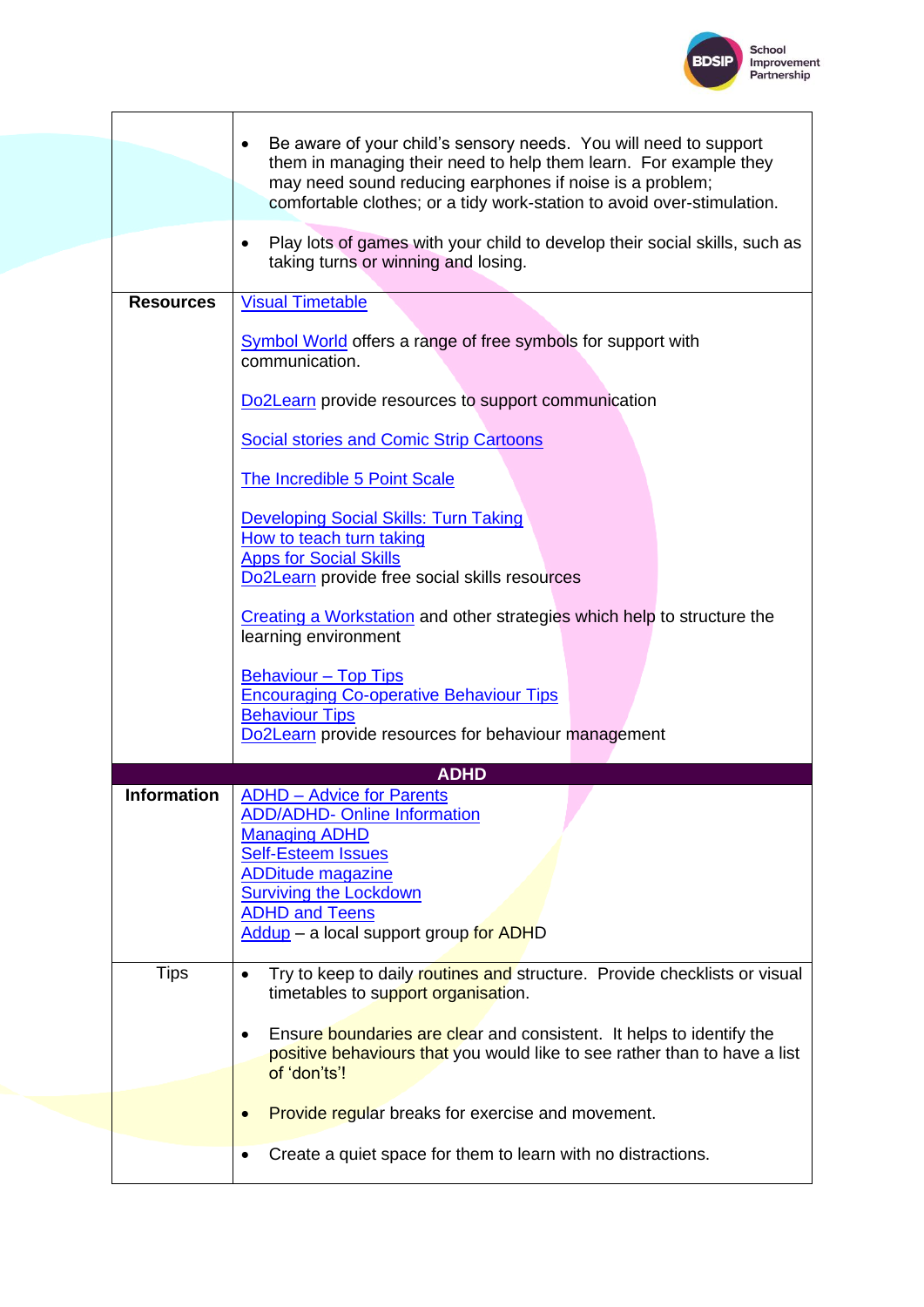

|                    | Give them something to fiddle with whilst you are talking to them or<br>$\bullet$<br>you want them to focus. It can also be helpful to let them move around<br>whilst they listen.               |
|--------------------|--------------------------------------------------------------------------------------------------------------------------------------------------------------------------------------------------|
|                    | Give instructions one at a time and ask them to do one task at a time.                                                                                                                           |
|                    | Use timers to help with time management and build in frequent<br>$\bullet$<br>movement breaks.                                                                                                   |
|                    | Make suggestions to support positive engagement rather than criticise<br>$\bullet$<br>(children with ADHD often have low self-esteem).                                                           |
|                    | Set up a reward scheme to encourage them and support them with<br>positive behaviour.                                                                                                            |
|                    | Build on success and help children to pursue more of what they enjoy.                                                                                                                            |
| <b>Resources</b>   | https://www.thebodycoach.com/blog/pe-with-joe-1254.html                                                                                                                                          |
|                    | Ideas for indoor physical activities - even if you don't have much space!                                                                                                                        |
|                    | Advice from NHS - this includes activities to complete indoors.                                                                                                                                  |
|                    | Managing ADHD 5-11 years This site includes strategies for managing<br>behaviour, social skills, energy and tiredness.                                                                           |
|                    | <b>Behaviour Charts to Motivate Your Child</b>                                                                                                                                                   |
|                    | <b>Managing Stress and Anxiety during the crisis</b>                                                                                                                                             |
|                    | Homeschooling: 11 Top Tips                                                                                                                                                                       |
|                    | <b>Dyslexia</b>                                                                                                                                                                                  |
| <b>Information</b> | British Dyslexia Association: How can I support my child?                                                                                                                                        |
|                    | <b>Dyslexia Assist: Advice for parents</b>                                                                                                                                                       |
| <b>Tips</b>        | It is important to encourage children to recognise and pursue the<br>$\bullet$<br>areas in which they excel (do more of what they enjoy) and support<br>them with the areas they find difficult. |
|                    | It is a good opportunity for your child to learn Touch Typing. This is<br>proven to have benefits for people with dyslexia.                                                                      |
|                    | Allow children to use a word processer to complete some written<br>$\bullet$<br>tasks. This highlights spelling errors and offers alternatives.                                                  |
|                    | Play games to support memory and retention e.g. pairs, Go Fish.                                                                                                                                  |
|                    | <b>Enable children to access age-related audiobooks to develop a love of</b><br>reading. Encourage (don't force or push) them to share what's                                                    |
|                    | happening in the story and share their excitement, wondering aloud                                                                                                                               |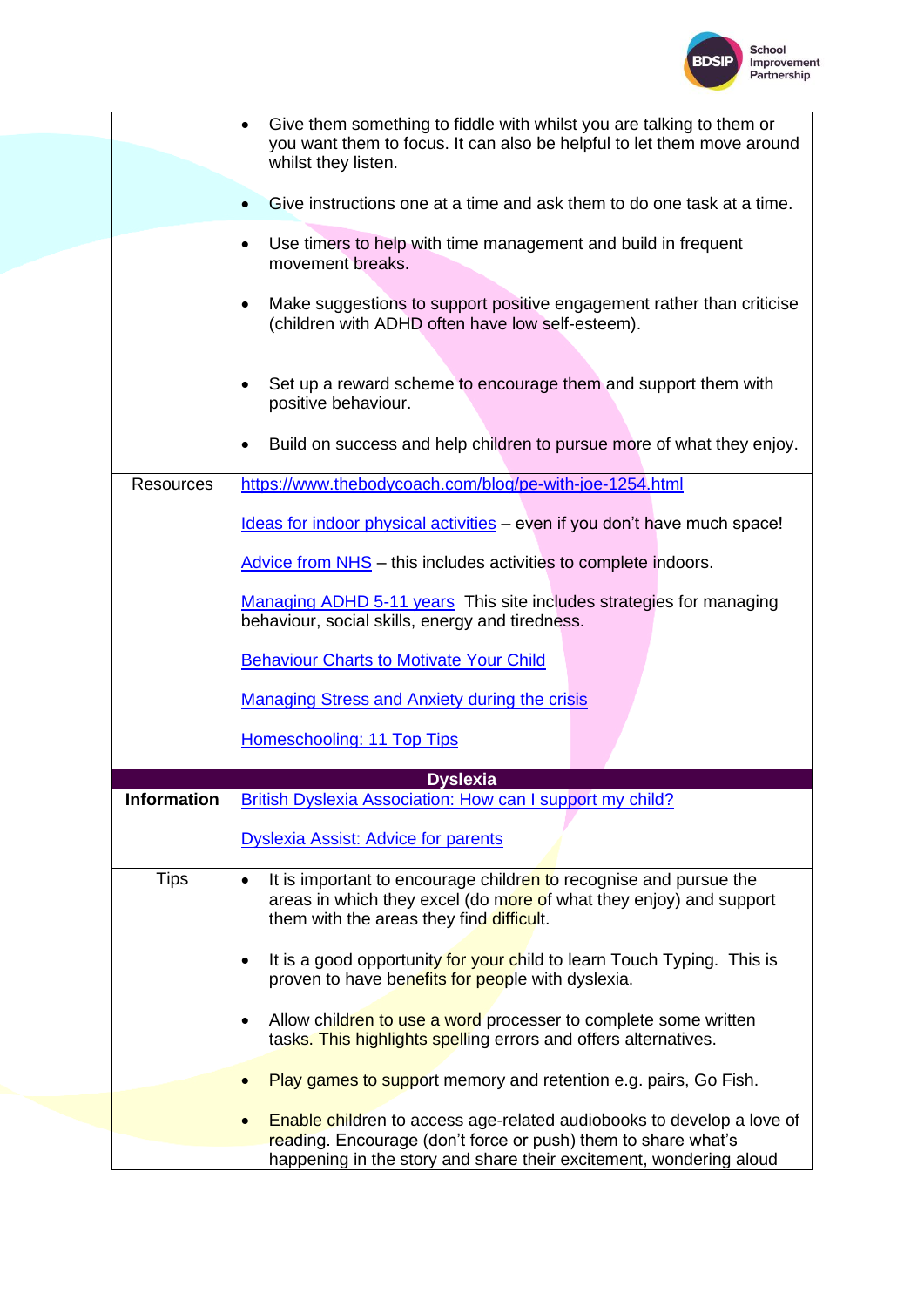

|                    | what will happen next. This will also develop their vocabulary and<br>comprehension, without them even realising that they are learning.                              |
|--------------------|-----------------------------------------------------------------------------------------------------------------------------------------------------------------------|
|                    | Don't make reading a fight. Encourage children to read one page and                                                                                                   |
|                    | you read the next page. Read some books to them for pleasure and                                                                                                      |
|                    | invite them to read a section if they want to. By developing a love of                                                                                                |
|                    | books and stories children will naturally want to learn how to read, so                                                                                               |
|                    | make the experience as pleasurable as you can.                                                                                                                        |
| <b>Resources</b>   | Dancemat Typing - free beginners typing course for children.                                                                                                          |
|                    | <b>Free Touch Typing program</b>                                                                                                                                      |
|                    | <b>Phonics Play</b> is free to use during the current crisis. Login details available<br>via the link. They are also offering free access to Phonics Play Comics      |
|                    | We are teachers have games to help support working memory.                                                                                                            |
|                    | <b>Working Memory Boosters</b>                                                                                                                                        |
|                    | Audible have made audio books free for children during the pandemic. No<br>registration or credit card required.                                                      |
|                    | Storynory: free audio books                                                                                                                                           |
|                    | David Walliams is reading a story a day via his website                                                                                                               |
|                    |                                                                                                                                                                       |
|                    | <b>Oxford Owls for Home</b>                                                                                                                                           |
|                    |                                                                                                                                                                       |
| <b>Information</b> | <b>Motor Coordination Disorder/Dyspraxia</b><br><b>Dyspraxia Foundation</b>                                                                                           |
|                    | <b>Movement Matters</b>                                                                                                                                               |
| <b>Tips</b>        | It is a good opportunity for your child to learn Touch Typing. You<br>should allow them to use a word processor to complete some written<br>tasks.                    |
|                    | It will help them to create routines and structure for their day.                                                                                                     |
|                    | Create a quiet space for them to learn with no distractions.                                                                                                          |
|                    | Give them something to fiddle with whilst you are talking to them or<br>you want them to focus. It can also be helpful to let them move around<br>whilst they listen. |
|                    | Ask them to do one task at a time and give them one instruction at a<br>time.                                                                                         |
|                    | Provide checklists or visual timetables to support their organisation.                                                                                                |
|                    | Use timers to help with time management and build in frequent<br>movement breaks.                                                                                     |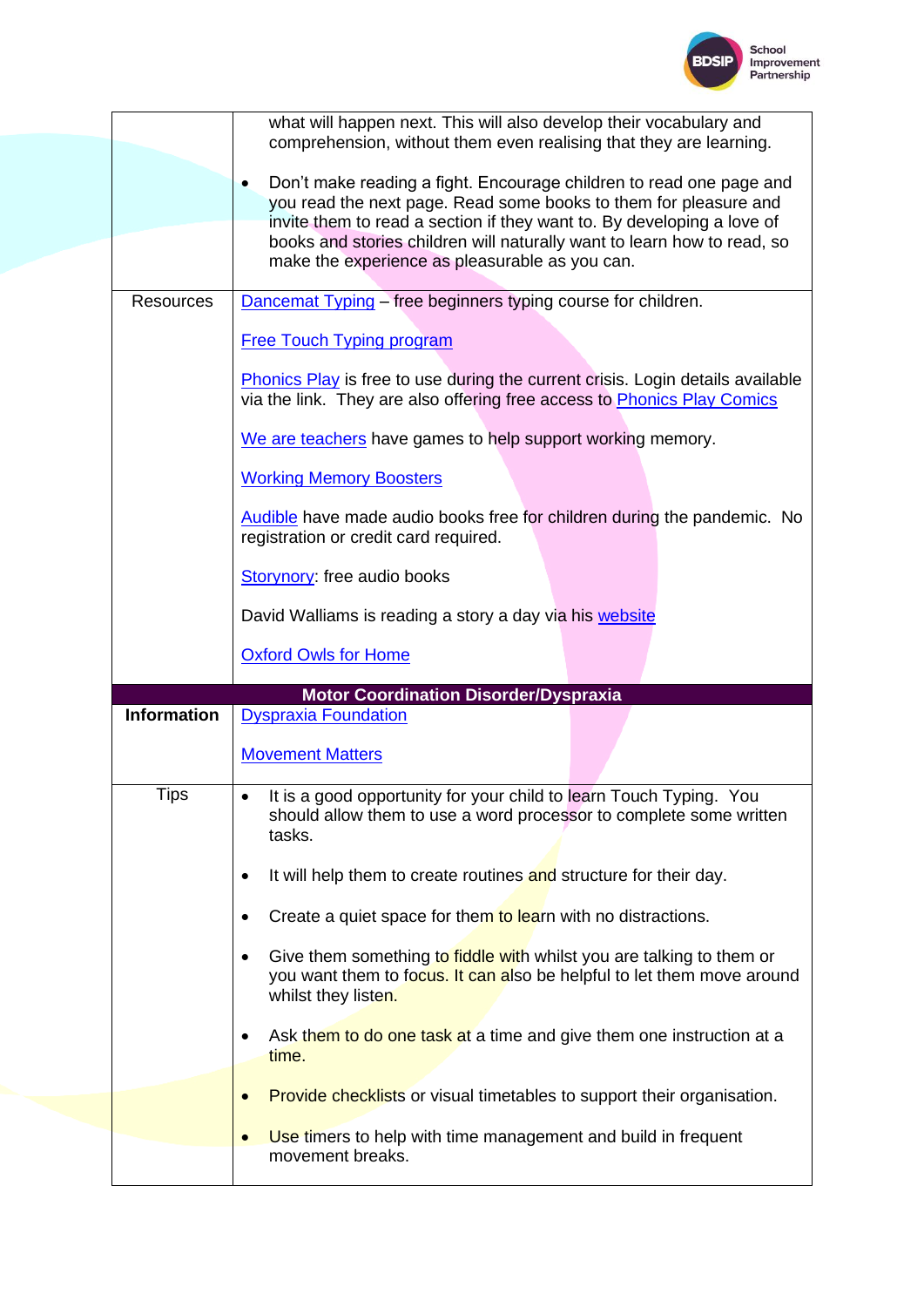

|                    | Play lots of games with your child to encourage social skills, such as<br>$\bullet$<br>taking turns and winning and losing. |
|--------------------|-----------------------------------------------------------------------------------------------------------------------------|
|                    | Help your children develop their fine and gross motor skills and core<br>stability.                                         |
| <b>Resources</b>   | Strategies to support children with dyspraxia                                                                               |
|                    | Dancemat Typing – free beginners typing course for children.                                                                |
|                    | <b>Free Touch Typing program</b>                                                                                            |
|                    | <b>Fine and Gross Motor Skills Activities</b>                                                                               |
|                    | <b>Visual Timetable</b>                                                                                                     |
|                    | <b>Social stories and Comic Strip Cartoons</b>                                                                              |
|                    | The Incredible 5 Point Scale                                                                                                |
|                    | <b>Developing Social Skills: Turn Taking</b>                                                                                |
|                    | How to teach turn taking<br><b>Apps for Social Skills</b>                                                                   |
|                    | Do2Learn provide free social skills resources                                                                               |
|                    | <b>Dyscalculia</b>                                                                                                          |
|                    |                                                                                                                             |
| <b>Information</b> | <b>Dyscalculia and Maths Difficulties</b>                                                                                   |
| <b>Tips</b>        | Concentrate on one problem at a time.<br>$\bullet$                                                                          |
|                    | Use lots of visuals and physical resources that the children can move<br>$\bullet$<br>around.                               |
|                    | Include children in supporting you with everyday maths problems e.g.<br>cooking, measuring, money etc.                      |
| <b>Resources</b>   | <b>Strategies for Managing Dyscalculia</b>                                                                                  |
|                    | <b>Strategies for Dyscalculia</b>                                                                                           |
|                    | <b>Supporting Learning for Students with Dyscalculia</b>                                                                    |
|                    | White Rose Maths: Free resources for home-learning during the current                                                       |
|                    | crisis                                                                                                                      |
|                    | <b>Speech and Language</b>                                                                                                  |
| <b>Information</b> | Afasic: Advice and support for parents of children with Speech, Language<br>and/or Communication difficulties               |
| <b>Tips</b>        | <b>Speech sounds</b><br>Model speech to the children by repeating words back to them                                        |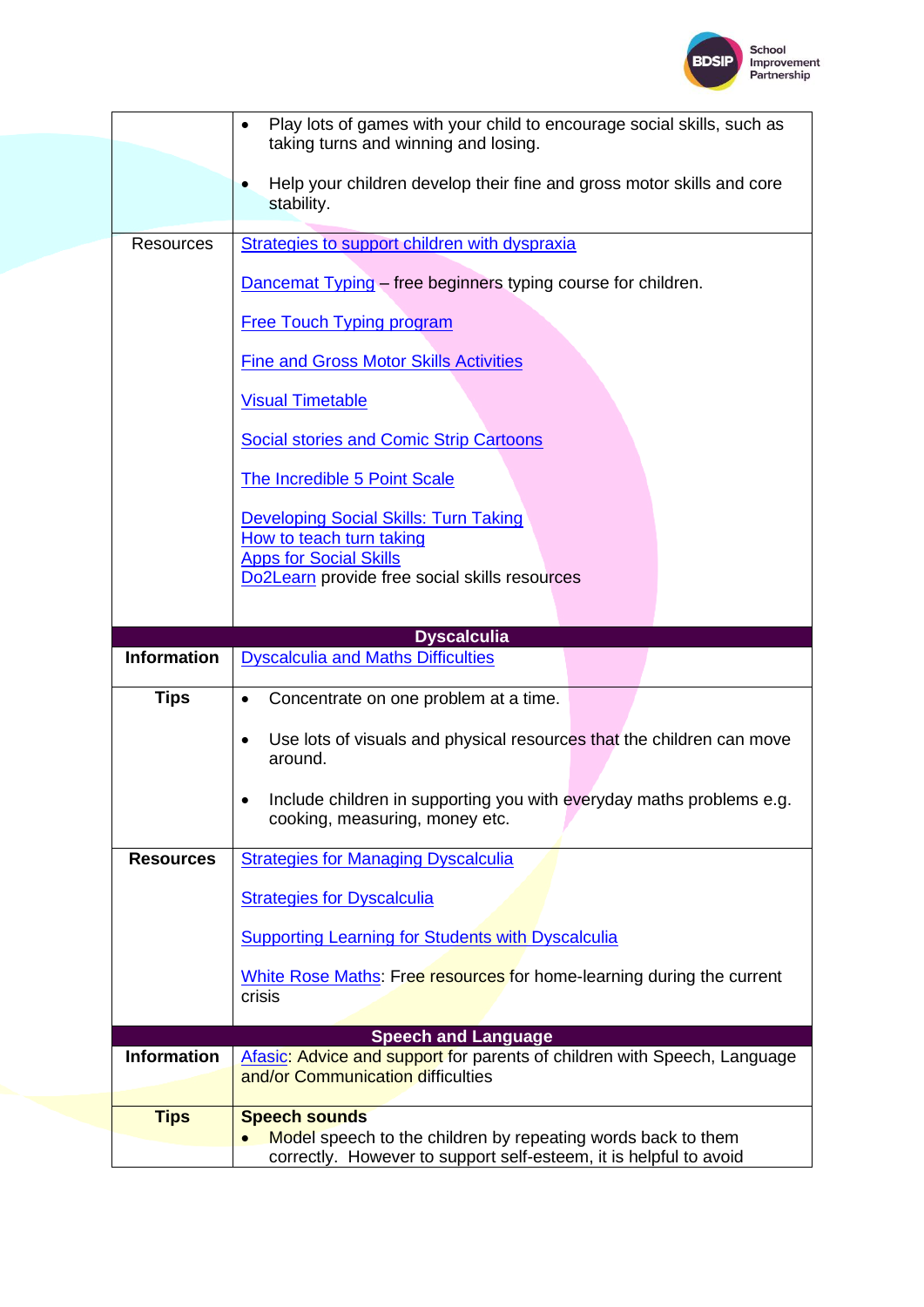

| pointing out that what they said is wrong; it is often sufficient to say the<br>word again correctly in your response to them.                                                                                                                                                                                                                                                   |
|----------------------------------------------------------------------------------------------------------------------------------------------------------------------------------------------------------------------------------------------------------------------------------------------------------------------------------------------------------------------------------|
| <b>Understanding:</b><br>Give children time to process what you have asked and respond.<br>Use simple language and break instructions down into smaller steps.<br>$\bullet$<br>Encourage children to answer questions, such as who, what, where,<br>$\bullet$<br>when and why? When reading their books, encourage them to tell you<br>the story in their own words.             |
| <b>Expression</b><br>Talk about all your experiences in detail, teaching new vocabulary all<br>the time.<br>Discuss vocabulary in books, making sure the children understand the<br>$\bullet$<br>meaning of tricky words.                                                                                                                                                        |
| <b>Social Communication</b><br>Play lots of games with your child to encourage social skills, such as<br>taking turns and winning and losing.<br>Use a visual timetable and visual aids to provide structure and<br>$\bullet$<br>routines.                                                                                                                                       |
| The Communication Trust: resources for parents<br><b>Visual Timetable</b><br>Symbol World offers a range of free symbols for support with<br>communication.<br>Do2Learn provide resources to support communication<br><b>Developing Social Skills: Turn Taking</b><br>How to teach turn taking<br><b>Apps for Social Skills</b><br>Do2Learn provide free social skills resources |
|                                                                                                                                                                                                                                                                                                                                                                                  |

# **General Support for Families**

**[Home Start](https://www.home-start.org.uk/Listing/Category/support-for-families-during-covid-19)** 

A range of ideas and resources to support your family during the COVID-19 crisis.

[Young Minds](https://youngminds.org.uk/blog/)

Support for young people with mental health difficulties.

**[Contact](https://contact.org.uk/advice-and-support/coronavirus-information-for-families-with-disabled-children/)** 

Support for families with disabled children

**[Council for Disabled Children](https://councilfordisabledchildren.org.uk/resources-and-help/im-parent)** 

Advice and support for parents and carers